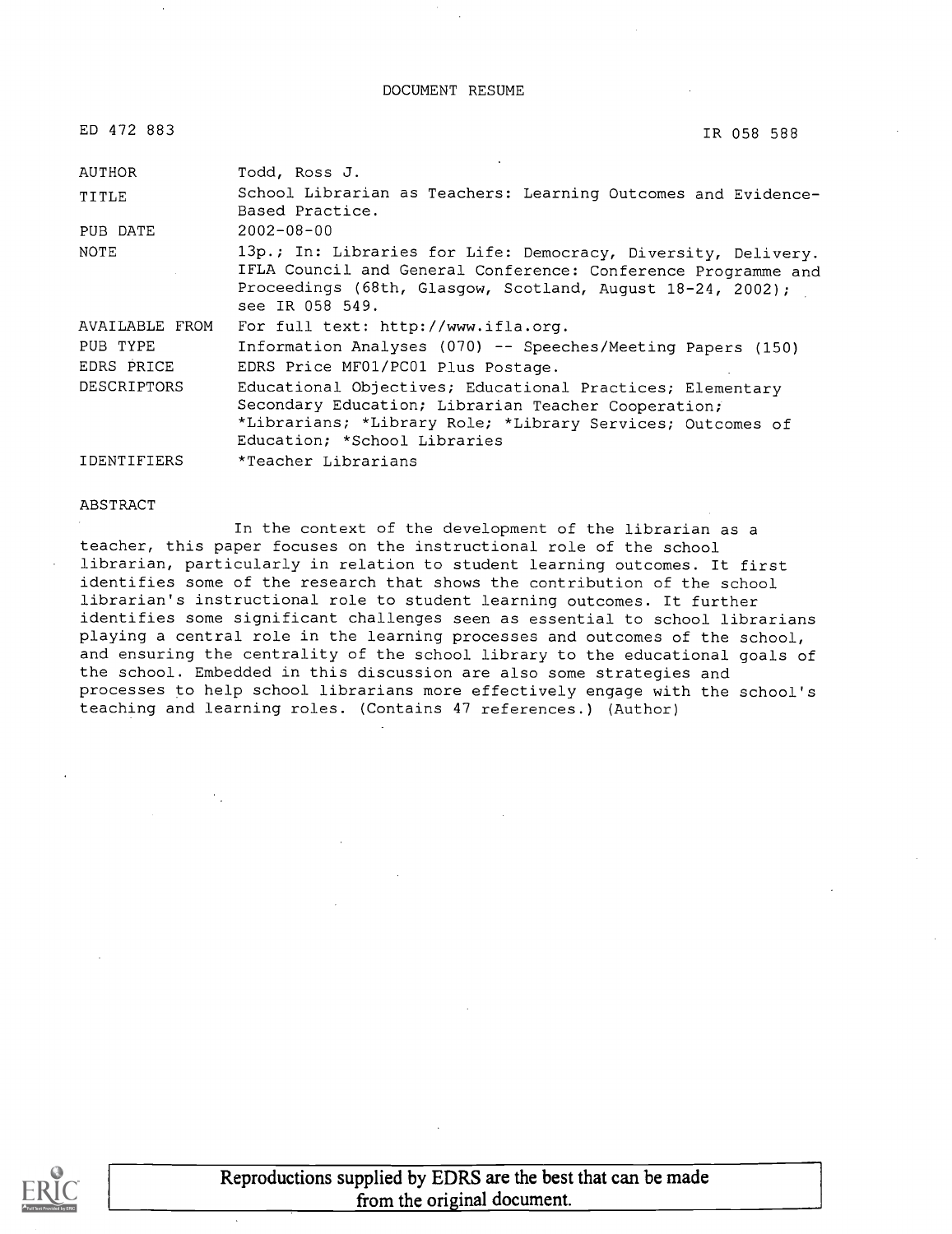

# 68th IFLA Council and General **Conference**  $\frac{1}{2002}$  August 18-24, 2002

్లా Code Number:  $\frac{1}{\infty}$  Div **Commercing with the Commer.**<br>The Meeting Number:  $\overline{1}$ Division Number: Professional Group: Joint Meeting with: Simultaneous Interpretation: 084-119-E VII User Education 119

PERMISSION TO REPRODUCE AND DISSEMINATE THIS MATERIAL HAS BEEN GRANTED BY

.S.\_Koopman

TO THE EDUCATIONAL RESOURCES INFORMATION CENTER (ERIC) 1

### School librarian as teachers: learning outcomes and evidence-based practice

#### Ross J Todd

 $(1, 1)$ 

School of Communication, Information and Library Studies Rutgers, The State University of New Jersey New Brunswick NJ USA

U.S. DEPARTMENT OF EDUCATION Office of Educational Research and Improvement EDUCATIONAL RESOURCES INFORMATION de CENTER (ERIC)<br>a This document has been reproduced as<br>received from the person or organization originating it.

Minor changes have been made to п improve reproduction quality.

Points of view or opinions stated in this document do not necessarily represent official OERI position or policy.

### Abstract:

In the context of the development of the librarian as a teacher, this paper focuses on the instructional role of the school librarian, particularly in relation to student learning outcomes. It first identifies some of the research that shows the contribution of the school librarians' instructional role to student learning outcomes. It further identifies some significant challenges seen essential to school librarians playing a central role in the learning processes and outcomes of the school, and ensuring the centrality of the school library to the educational goals of the school. Embedded in this discussion are also some strategies and processes to help school librarians more effectively engage with the school's teaching and learning roles.

#### Introduction

The IFLA / UNESCO School Library Manifesto (IFLA, 2000) provides a clear mandate for the instructional role of the school librarian. In articulating the integral relationship of the school library to the educational process, the Manifesto identifies three fundamental beliefs that are at the core of the

## BEST COPY AVAILABLE THE REST COPY AVAILABLE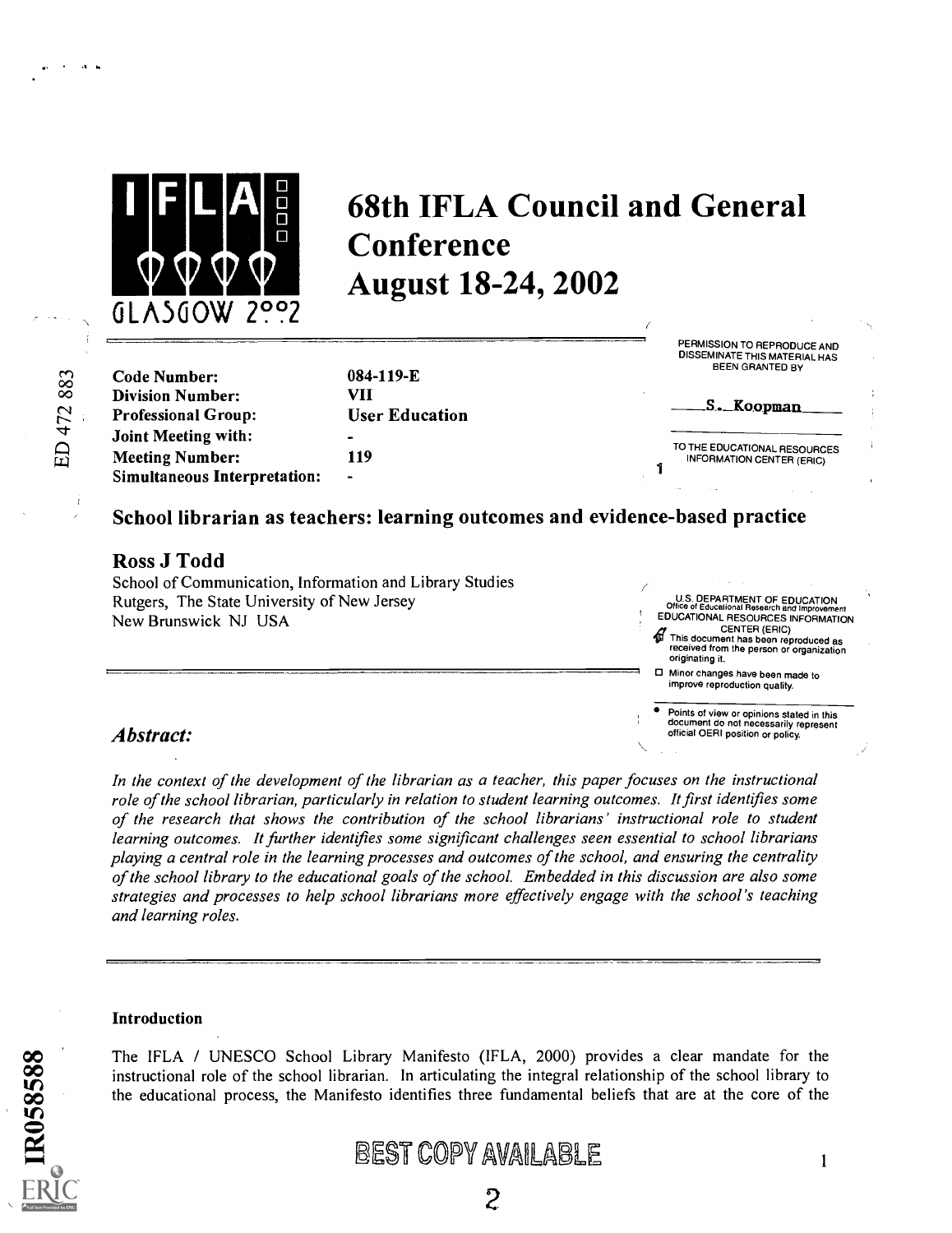establishment and functioning of libraries in schools. First, the provision of information is viewed as "fundamental to functioning successfully in today's society which is increasingly information and knowledge based". This makes the assumption that the provision of information can make a difference to the lives and well-being of people; that there is a relationship between the provision of information and personal and social benefits. Second, an integral aspect of this provision is the recognition that this does not happen by chance, that professional intervention is required that "equips students with lifelong learning skills and develops the imagination, enabling them to live as responsible citizens". The Manifesto states that "In an increasingly networked environment, school librarians must be competent in planning and teaching different information-handling skills to both teachers and students. Therefore they must continue their professional training and development". Third, this role is embedded in the documented evidence that shows that when school librarians and teachers work together, "students achieve higher levels of literacy, reading, learning, problem-solving and information and communication technology skills".

At a fundamental level then, the instructional role of the school librarian, in proactively engaging with the curriculum and learning goals of the school, is formational as well as informational, interventionist and integrative, supportive and service-oriented, and it is both outcomes-oriented and process-oriented. Against this backdrop, school librarians have significant challenges ahead of them as they contribute to the development of their school as an inclusive, interactive and empowered learning community, particularly now in the context of an intense information and technological environment. These challenges particularly centre around professional practice being informed by research, a pedagogy directed to knowledge construction, and in the emerging context of outcomes-based education, a focus on evidence-based practice where the central contribution of the instructional role of the school librarian to learning outcomes is clearly understood, documented, and celebrated.

#### From Research to Practice

 $\ddotsc$ 

Research informing practice, and practice informing research, is a fundamental cycle in any sustainable profession. A substantive body of research evidence exists that demonstrates the important and multifaceted contribution that school libraries can make to the learning outcomes of the school. While the research agenda in relation to school libraries and learning has taken shape only within the last twenty or thirty years, a number of themes are clearly identified in this research. Callison (2001) identifies these as the instructional role, instructional methodologies, intellectual freedom, information search process, students' use of online technologies, program evaluation, and student achievement. Substantive analyses and syntheses of these research themes are increasingly being made available to the profession, and it is imperative that practitioners engage with these findings to inform their day-to-day practice.

Within the context of their instructional role, there are two types of research evidence readily available to inform school librarians. These are the macro-research reports which focus on the broader relationship of a range of library dimensions to learning outcomes, and which are primarily large scale studies involving large samples; and the micro-research which seeks to identify and understand the specific dynamics of individuals' engagement with, and use of, information in a variety of ways, both within and outside the classroom setting. The latter are typically studies of small groups of students in local settings focusing on a narrow range of information and learning dimensions (Todd, 2002a).

The most prominent macro-research has been undertaken by Keith Curry Lance and colleagues, based in the Colorado Department of Education, USA. These researchers have undertaken substantial statewide studies in the USA, involving hundreds of primary and secondary schools, and include: Colorado I (1993); Alaska (1999); Colorado II (2000); Pennsylvania (2000); New Mexico (2001); Oregon (2001); and Texas (2001). A similar study has been undertaken by Baughman (2000) in Massachusetts. While there are individual differences in each of these studies, they have generally sought to establish empirically the

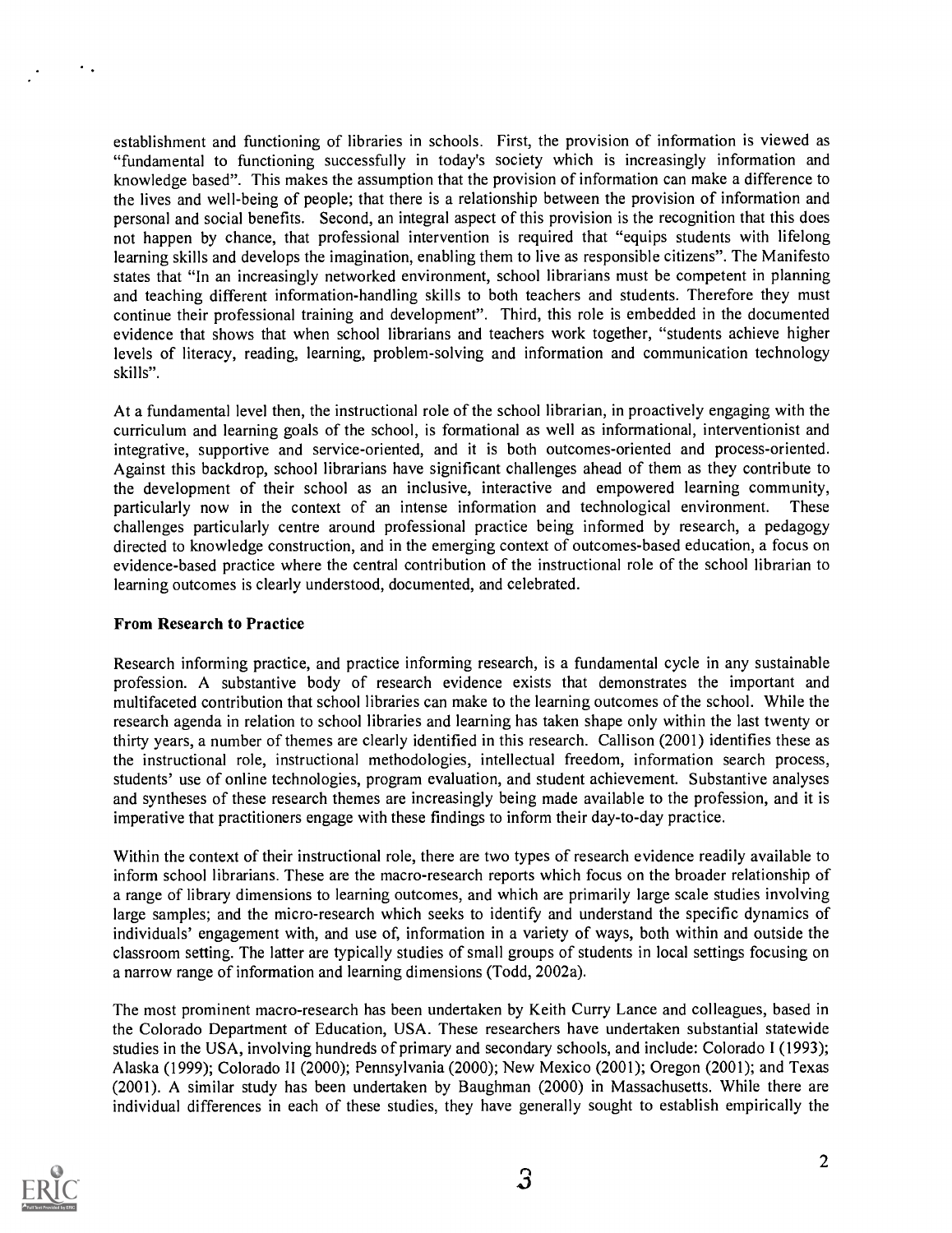relationship of school library programs to student achievement, and particularly to identify some generalisations about components of school library services that are especially important predictors of student achievement. The studies collected data on school libraries and their school and community context, including staffing, instructional programs, collection holdings, usage levels, available technology and its functionality, reading scores; and data from statewide skills/competency test scores.

According to Lance (2001), all of the recent studies of the impact of school library programs on academic achievement provide evidence to support several common findings. These include: professionally trained school librarians do make a difference that affects students' performance on achievement tests; in order for school librarians to make this difference, the support of the principals and teachers is essential, as well as the availability of support staff who can free the librarians from routine tasks to undertake their curriculum role; a dual instructional role of teaching students in facilitating the development of information literacy skills necessary for success in all content areas, and in-service trainers of teachers enabling them to keep abreast of the latest information resources and networked information technology services within and beyond the school library. What is of critical importance about all the studies under taken by Lance and colleagues is that improvements are shown in student learning outcomes, particularly state test scores, when it can be demonstrated that the school library has a carefully articulated instructional focus that fosters the development of students' intellectual scaffolds for interrogating and utilising information in all its formats to foster the development of new understandings and insights. This is very significant outcome, and one that should motivate and inspire school librarians to pursue their instructional role, or at least to question and reflect on their own practices if they do not include this strong instructional role. Lance also poses some key research questions: How can school librarians be taught the leadership skills they need to succeed? How should school librarians, teachers and students interact to improve student achievement? How does the availability of and involvement with information technology affect these interactions? Some insights to these questions are provided through the micro-research that has been undertaken across a range of school and curriculum settings.

The micro-research examines more closely the myriad dimensions of the complex relationship between student learning and engagement with and use of a variety of information sources and formats the information environment, particularly in the context of specific curriculums. This work complements the macro-research. These studies, available across a wide range of age groups, curriculum settings and instructional designs, particularly examine the behavioural, affective and cognitive dimensions of students' information seeking and use, as well as the processes and benefits of integrating information literacy skills into the curriculum. More recently these studies are beginning to articulate a wide range of learning outcomes in relation to the instructional interventions of school librarian-teacher collaborations. They tend to be small scale, local, and employ a range of methodologies such as case studies, action research, survey questionnaires, interviews, quasi experiments, observational approaches, process tracking, document analysis, and group comparisons. One of the difficulties with such research studies however is that they tend to be published in a wide range of journals, and it is often difficult to identify generalisable patterns across this diverse research. This has been a limiting factor on the availability and take-up of this research. However, a number of important syntheses of these studies are beginning to appear which identify some generalisable patterns, (Loertscher & Wools, 2002; Callison, 2001, Haycock, 1992, 1995, Oberg 2001a, b).

Three major generalisations can be identified (Todd, 2002a). First, the research evidence establishes that a process approach, focusing on the systematic and explicit development of students' abilities to connect with, interact with, and utilise information to construct personal understanding, results in improved performance in terms of personal mastery of content. This is shown in examination and assignment grades, and through the mastery of a wide range of particular information skills. What is also clear in this research is that successful information literacy programs are ones that set clear expectations and manageable objectives, establish realistic timelines, and gather meaningful and systematic feedback from



3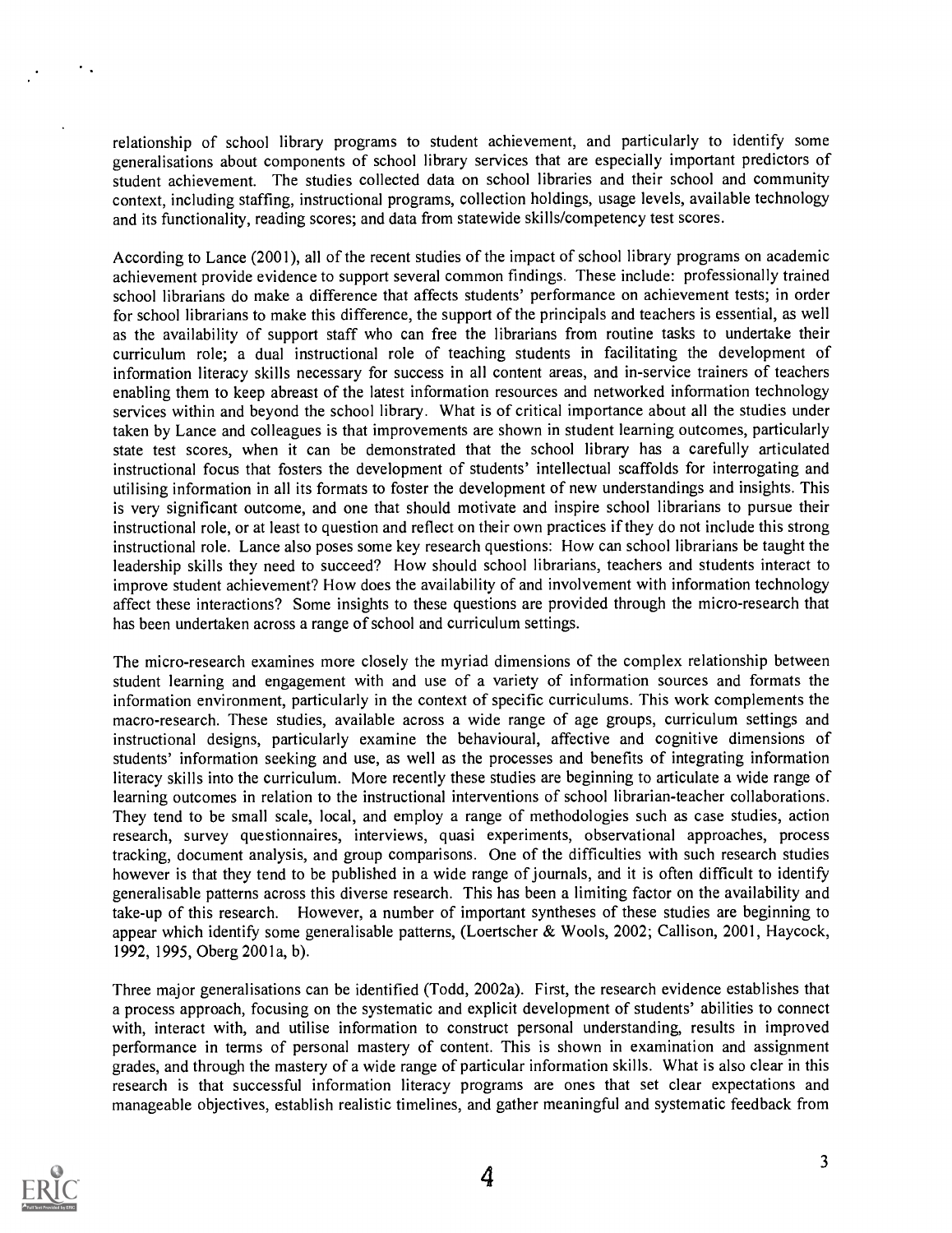students and teachers on the learning impacts. (Todd, Lamb & McNicholas, 1993; Todd, 1995; Jones, 1996; Moore, 1996; Hawkes, 1997; Grant, 1998; Lewis, 1999; Gordon, 2000; Maxwell, 2000). Second, the systematic and explicit development of students' abilities to connect with, interact with, and utilise information to construct personal understanding, results in: more positive attitudes to learning; increased active engagement in the learning environment; and more positive perceptions of students themselves as active, constructive learners (Todd, 1995; Moore & Poulopoulos, 1999; Rich, 1999). Kuhlthau (1993), in particular, has studied attitudes and feelings of certainty and confidence in the search process, and demonstrates how feelings of uncertainty and poor self concept can change positively through engagement in active inquiry centered learning. Third, there is clear evidence that active reading programs encouraged by the school library can foster higher levels of reading, comprehension, vocabulary development, and language skills. Indeed, research spanning many decades highlights that when there is access to diverse reading materials, more reading is done, and literacy development fostered. Research evidence shows that providing opportunities for voluntary reading impacts positively on reading comprehension scores. (Elley, 1991; Foertsch, 1992; Krashen, 1993, 2001; Lipscomb, 1993; Digiovanna, 1994; Halliwell, 1995; McQuillan, 1997).

#### From Practice to Informed Practice

The research findings for the school library profession raise a number of important issues that need to be addressed. Two issues will be addressed here  $-$  the take-up of research, and the careful interpretation and application of this research in practice. Communicating research findings effectively and developing effective practice on the basis of these findings is not an easy task, and there is research evidence to suggest that librarians' use of research is low (McClure & Bishop, 1989). Often the argument is raised that busy school librarians do not have time to read the research literature. It is not an acceptable position for a school librarian to argue that he or she does not have time to read research, or to dismiss research as being 'out there' in a world 'removed from practical reality', as is sometimes posited. Such an attitude devalues both the profession as a thinking and informed profession, and cuts off the profession from advances in knowledge which shape sound practice. A profession without reflective practitioners willing to learn about the advances in research in the field is a blinkered profession, one that is disconnected from best practice and best thinking, and one which, by default, often resorts to advocacy and position as a bid for survival. As part of their own ongoing professional development, is important that school librarians continue to engage with this research as it provides a rich understanding of the dynamics of the learning process when students engage with information sources, as well as practical insights into how local evidence might be gathered, analysed, and utilised to position the school library as central to the learning process.

However, one of the challenges in doing this comes back to the manner in which research findings are presented and made available to the profession. It is critical that these be done in ways that enable and empower practice, and there is some research evidence to suggest that this may not be done effectively as it could be. Turner's New Zealand study (2002) sought to identify the perceptions of information professionals concerning their use of library and information science research: how often and why they consult the research, and what are some of the participant variables that affect the amount of their research use. The findings signal some urgent needs for the profession to address. Participants in this study found that applied research that seeks to resolve operational concerns is most widely used; that research is not consulted because it is perceived to inadequately address the real concerns of practice; or that it is not presented in ways that foster understanding and application. There is a clear message here for both researchers and practitioners. For researchers, it centres around the systematic and explicit articulation of the relationship of this research to professional practice in ways that foster its application to a variety of professional contexts, as well as addressing more fully the research's generalizability or transferability across a range of contexts. However, it is not only the researcher's role to undertake this articulation. One of the challenges that exist is the disparate spread of this research, and the need to analyse and

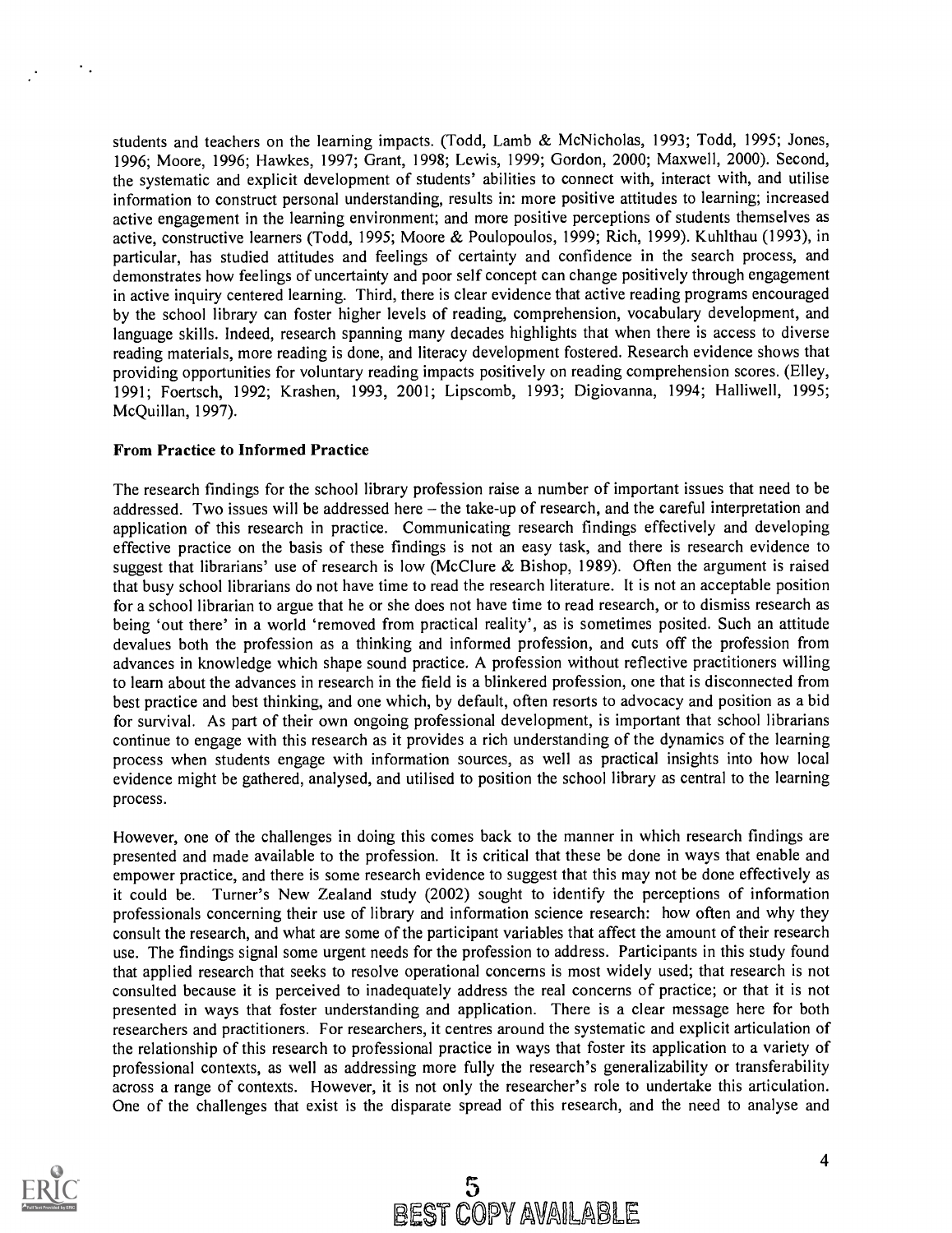synthesise this research into meaningful generalizations with practical utility. School librarians, as the proclaimed information literate experts in the school (and presumably with information literacy competencies centring on the ability to analyse, organize, synthesise and evaluate information, and especially the information of their discipline) can surely play a central role here, bringing insights as the reflective practitioners to the research and its outcomes for practice.

It is this focal point of information literacy that raises the second issue, that of the careful representation of research in practice, and which underscores the importance of critically and reflectively engaging in the research. One of the fundamental building blocks for the collaborative instructional role of the school librarian centring on information literacy development is the longitudinal research undertaken by Kuhlthau (1991, 1993, 1994, 1999). This research provides the field with some of the strongest research evidence of the nature and dynamics of inquiry based learning centring on the information search process, and the nature of information literacy pedagogy. According to Kuhlthau, an inquiry approach "takes students out of the predigested format of the textbook and rote memorization into the process of learning from a variety of sources to construct their own understandings. They learn to think through subject content apart from prescribed responses or preset solutions. They are guided through a process of intellectual construction that enables them to build on what they already know and to come to a deeper understanding of the concepts and problems underlying the subject" (Kuhlthau, 1999). With a strong focus on knowledge construction through effective engagement with a variety of information sources and formats, Kuhlthau's research establishes the cognitive, behavioural and affective dimensions of the search process. Her Information Search Process (ISP) has been found to occur in seven stages: Initiation, Selection, Exploration, Formulation, Collection, Presentation, and Assessment. These stages are named for the primary task to be accomplished at each point in the process.

The ISP model particularly highlights that the early stages of the search process - Initiation, Selection, Exploration and Formulation - are complex stages where learners contemplate the information task and its question in preparation for the investigation ahead; where they consider what they already know, and what they want and need to find out; where they undertake initial exploration and where they commonly encounter information that is inconsistent and incompatible with what they already know and what they expect to find; where they come to a point where they are able to identify and formulate the focused questions that will enable them to collect and utilise pertinent information rather than vaguely relevant information, rather than relevant information, to construct their own focused perspective of the topic. The point here is to not only highlight the complexity and importance of these early stages of the research process, identified by the empirically validated longitudinal research of Kuhlthau, and more recently by Vakkari (2000) but also highlight that these stages, particularly the stages of Selection, Exploration, and Formulation, are often overlooked in many of the models of information skills presented in schools, in library policy statements, and indeed, in many documents of library associations which espouse the value of information literacy development around the world. These stages are also often weakly articulated in listings of information literacy competencies developed by various library associations to support the collaborative instructional role of the school librarian. Further more, they are weakly addressed in any of the manuals on information literacy pedagogy that present a range of instructional strategies for the development of information literacy skills. Yet the research shows that these stages are critical to the process of personal knowledge construction rather than students just merely manipulating and transporting available information to their final products. The outcome is that students fail to build background knowledge that promotes seeking and formulating a focus during a search; fail to establish a clear focus that guides the collection of, and interaction with, highly pertinent information rather than vaguely relevant information; fail to stay focused and not be detracted from the learning task; and fail to move beyond perceiving the task of searching as primarily one of information gathering to a task of forming a focused perspective from the information encountered.

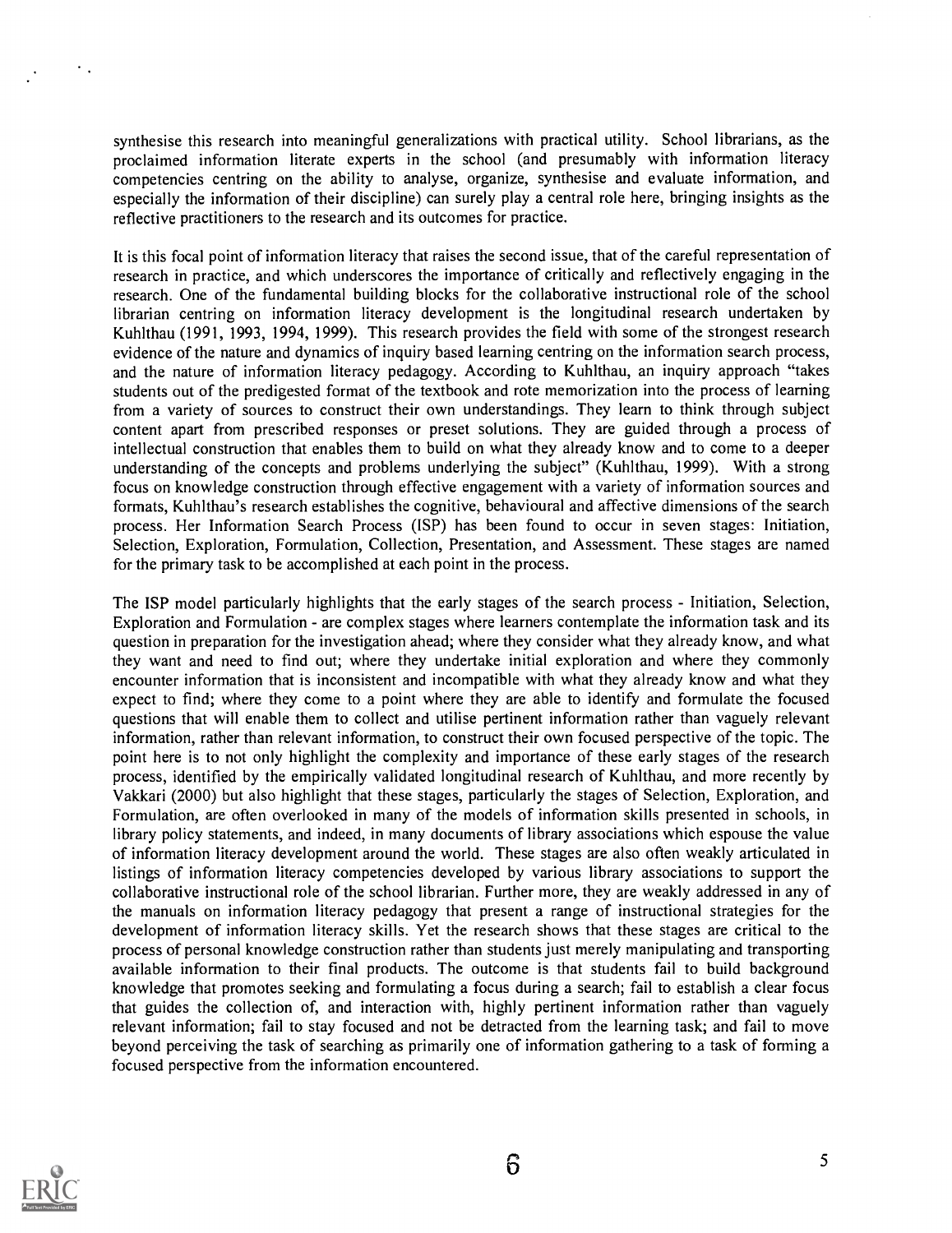In addition, research identifies the holistic nature of information seeking and use. In other words, it is more than an intellectual activity, but one of a complex interplay of thoughts, actions and feelings. On the basis of her research, Kuhlthau (1993) has established the Uncertainty Principle, common in the early stages of any constructive process, and defines it thus: "Uncertainty is a cognitive state that commonly causes affective symptoms of anxiety and lack of confidence. Uncertainty and anxiety can be expected in the early stages of the ISP. The affective symptoms of uncertainty, confusion and frustration are associated with vague, unclear thoughts about a topic or question. As knowledge states shift to more clearly focused thoughts, a parallel shift occurs in feelings of increased confidence. Uncertainty due to a lack of understanding, a gap in meaning or a limited construction initiates the process of information seeking" (Kuhlthau, 1999). Kuhlthau argues that affective dimensions such as uncertainty have not been adequately addressed in the systems and services designed for information seeking. She argues that user's uncertainty is traditionally considered a negative to be reduced as quickly as possible. Affective dimensions of the search process such as uncertainty have yet to be strongly represented in the articulation of information literacy competencies and continuums across grades levels in schools. In the context of this research-practice discussion, the challenge for practitioners is to ensure that both the articulation of an information literacy framework, and the pedagogy of its integration into the curriculum actually reflect the current research-based understanding of information searching and use. This indeed calls for greater researcher-reflective practitioner collaboration, as well as the ongoing development and dissemination of pedagogical examples that continue to empower practice.

#### From Information Literacy to Knowledge Construction

Information literacy instruction is part of making actionable all the information and knowledge that a school possesses or can access. But the critical question is: actionable for what, and for whom? Why? School librarians need to be clear about what actually is their motivating force for their instructional roles in schools. There are at least two ways of looking at this: Doing and Being. The fundamental motive for the instructional role of the school librarian has to go beyond enabling students to master a range of information handling skills. This is DOING. And often it is perceived by teachers to be a library's doing, an add-on to an already crowded curriculum. There is no question that this is important DOING. However, the development of an information literate student is integral to BECOMING and BEING. This begs the question: by developing information literacy skills, what do we want students to become? The destination is not an information literature student, but rather, the development of a knowledgeable and knowing person, one who is able to engage effectively with a rich and complex information world, and who is able to develop new understandings, insights and ideas. This is what teachers would hope for. The development and use of human knowing, the construction of understanding and meaning is what learning is all about, and that defines the central role of the school librarian.

Speaking from a constructivist perspective, Wilson (1996) claims that learning which emphasizes "meaningful, authentic activities that help the learner to construct understandings and develop skills relevant to problem solving" is the central mission of the school. Hein (1991) emphasises the idea "that learners construct knowledge for themselves; each learner individually (and socially) constructs meaning as he or she learns. Constructing meaning is learning. There is no other kind". These are powerful words. He goes on to say that "Learning is a personal and social construction of meaning out of the bewildering array of sensations which have no order or stature besides the explanations which we fabricate for them". The instructional initiatives of school librarians centring on information literacy are about providing the best context and opportunities for people to make the most of their lives as sensemaking, constructive, independent people. The provision of information does not necessarily mean that our learners become informed. Information is the input; through this input, existing knowledge is transformed, and new knowledge - as understanding, meaning, new perspectives, interpretations, innovations  $-$  is the outcome. Empowerment, connectivity, engagement, and interactivity define the

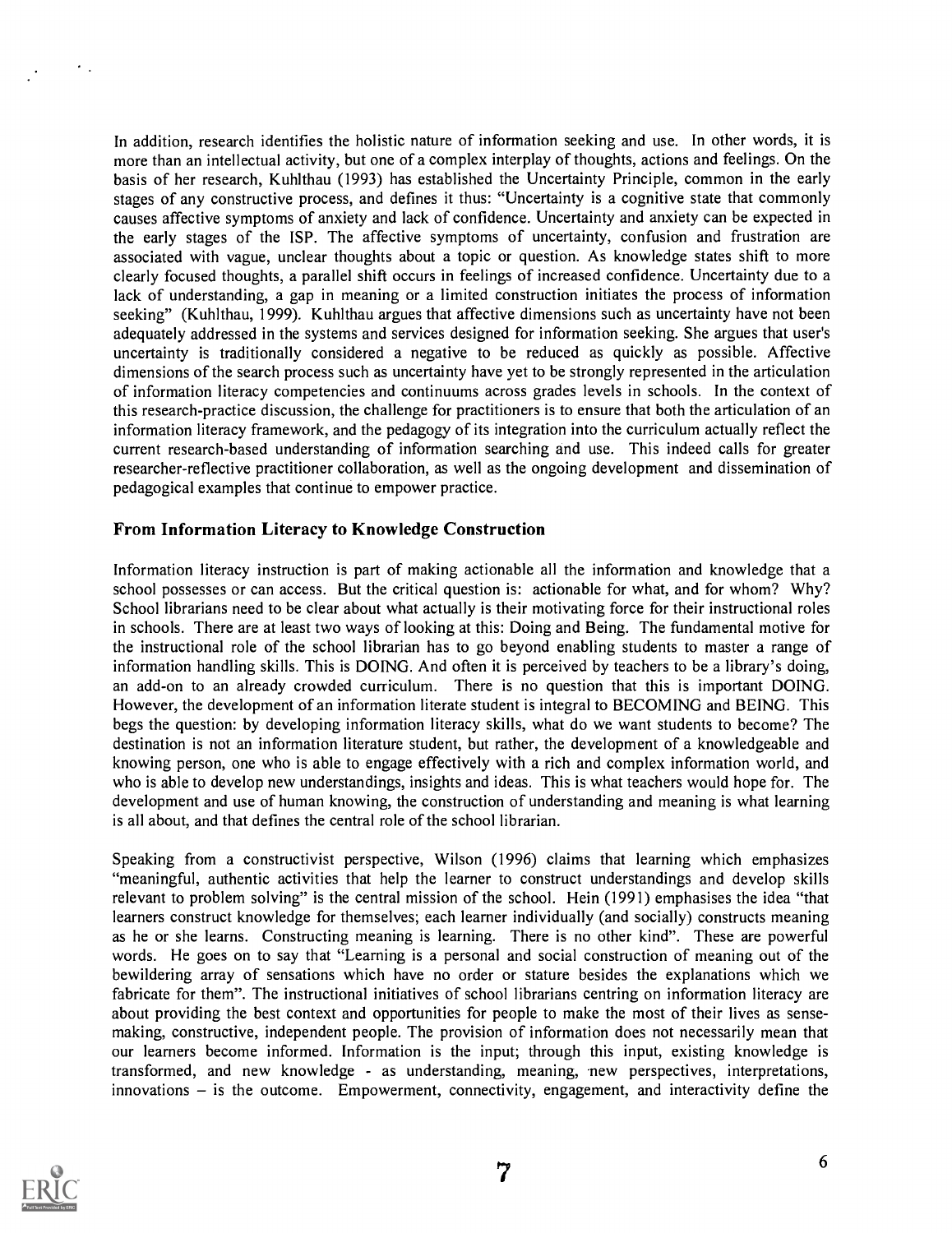actions and practices of the school library, and their outcome is knowledge construction: new meanings, new understandings, new perspectives.

This suggests a pedagogy that has knowledge construction and inquiry learning at its heart, where through access to multiple sources and formats of information, and information technology, learners acquire the intellectual scaffolds to engage with multiple perspectives, sources and formats of information to be able to construct their own understanding. In this context, the role of the school librarian goes beyond developing a range of information literacy competencies, rather, it is significant responsibility of making actionable all the information and knowledge that a school possesses or can access so that students can construct their own understanding and develop their ideas in rich ways. This BEING and BECOMING is the focal point of Kuhlthau's research, and is the reason why school libraries exist.

#### From Actions to Evidence

٠.

The third challenge that this paper addresses is that of evidence-based practice. Evidence-based practice is an emerging paradigm of practice in many professions. In current usage, the concept of evidence-based practice has two important dimensions. First, and already discussed, it focuses on the conscientious, explicit and carefully chosen use of current best research evidence in making decisions about the performance of the day-by-day role. Second, evidence-based practice is where day-by-day professional work is directed towards demonstrating the tangible impact and outcomes of sound decision making and implementation of organizational goals and objectives. This latter dimension of evidence-based practice centers on local processes, local actions and local outcomes. It is about ensuring that day-to-day efforts of school librarians put some focus on gathering meaningful and systematic evidence of the impact of the librarian's instructional initiatives on student learning outcomes - what students can do and become. These evidences will clearly convey that learning outcomes are continuing to improve through the school library program. This is suggesting that school librarians need to engage actively in more carefully planned strategies that gather evidence about the impact of their instructional role.

While the notions of school library outcomes, library effectiveness and evaluation are not new, historically these has been directed to outputs in the form of statistical information related to type of resources and collection size, expenditure and facilities use, and staffing and technology infrastructure, rather than in terms of improved student outcomes that identify and demonstrate the tangible power of the school library's contributions to the schools' learning goals. Certainly considerable work has been done through the information literacy agendas of many school libraries, and these have contributed substantially in defining a range of information related outcomes, the doing of information skills. Evidence-based practice centers on the key questions: What differences do my library and its learning initiatives make to student learning? What has my library and its learning initiatives enabled my students to become? That is, what are the differences, the tangible learning benefits, defined and expressed in ways that lead the local school community to understand the important contribution of the library to learning outcomes, and to say: "we need more of this!"? These evidences will clearly convey that learning outcomes are continuing to improve, and inform the process of their continued improvement.

Evidence-based practice puts emphasis on student learning outcomes. This is clearly in line with curriculum developments across many countries, where emphasis is being given to specifying learning outcomes, establishing measurable indicators for these outcomes, and providing feedback to the learning community of the achievement of these indicators. Outcomes-based education is a curriculum practice which establishes clearly defined learner outcomes based on the premise that all students can be successful learners. An outcomes focus is also directed towards maximizing learning experiences of students, and where attention is given to identifying, understanding, and coming to terms with the real differences this makes to the lives of students. This remains a significant challenge for school librarians. Particularly high stakes are being placed on learning outcomes and student performance as shown through state-wide

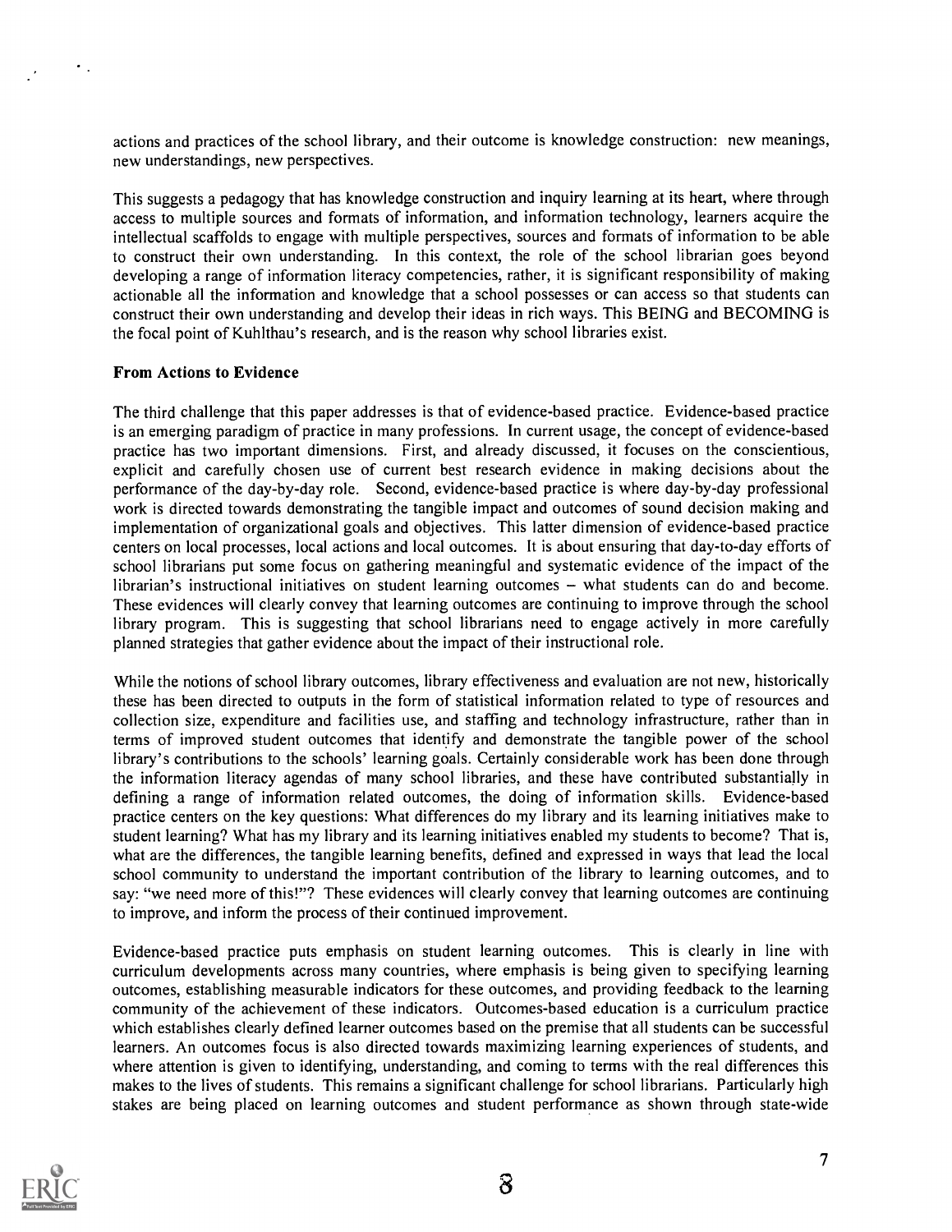testing programs, with implications for school profile, quality of delivery, funding, and at times employment and sanctions, embedded in this.

In the current scenario, the stakes appear to be high for school librarians, particularly amid concerns centering on the perceived lack of understanding of nature and dimensions of role of the school librarian, perceived lack of value, importance and appreciation, a negative perceptions of image, sometimes a perceived lack of support for role and the consequence of not being able to perform at the desired level, perceived low status, and ongoing funding and resourcing issues (Todd, 2001). In essence, evidencebased practice is about having the rich, diverse and convincing evidence that demonstrates that the library is a vital part of the learning fabric of the school  $-$  that it is integral, rather than peripheral.

Evidence-based practice is not just assessment of student learning; rather, it takes assessment and other feedback measures such as checklists, rubrics, to a higher analytical and synthetical level. It involves critically analysing the accumulated data and deriving statements about student learning outcomes on the basis of the evidence provided. Included in this evidence could be comparative analyses of assessment scores, exam grades and other scores. What is important is that this evidence is cumulated, analysed and synthesised so that a learning outcomes profiles of students engaging in library learning initiatives can be constructed. It can be both qualitative and quantitative, formal and informal, focus on both learning processes and learning products, and from multiple perspectives – the school librarian, the classroom teacher, and the students. It might involve analysing other sources of available evidence within the school, such as the results of national, state, school or grade-wide testing programs. Often state results are accompanied by reports on the local school, and these may make explicit suggestions relating to critical thinking skills, reading abilities, transfer of knowledge to new situations, ability to interpret information, and ability to structure and organise information. It may be possible to identify how actual class groups have performed, and correlate these with information skills or reading programs conducted by the library, and do across-grade comparisons to identify if there are differences where information literacy programs have been undertaken (Todd, 2002b). It might mean some thoughtful analysis of library data collected in automated library systems. For example, the school library's automated system can provide data about circulation of resources, as well as internet usage data and class booking data. These data can be correlated with information literacy or reading programs, test scores, or assignment results to see if there are patterns that indicate that using the library makes a difference. For example, it might show that the class that has the highest circulation, or the class where collaborative inquiry learning processes have been implemented have scored higher on reading comprehension or content mastery; or it might show that collaborative initiatives in science for a particular class result in higher overall exam scores when compared to the other science classes. Action research projects provide opportunities for gathering rich evidence, because they typically focus on interventions, change and improvement. At the heart of action research is the question: How can I help my students improve the quality of their learning? As such, they provide real, creative, and collaborative opportunities for school librarians to initiate and document learning improvements.

#### Conclusion

There is no question that there are challenges ahead. The instructional role of the school librarian is a significant leadership role. The dimensions of this leadership role include: *Informed Leadership* engaging in and learning from the research of the field, and using this research to shape instructional initiatives; *Purposeful Leadership* - having clear vision of desired learning outcomes for students, centering on the intellectual scaffolds to enable them to construct knowledge, understanding, and meaning; *Strategic Leadership* - having a clear blueprint for translating the learning-centred vision into actions, through inquiry-based learning and engagement with a diversity of information sources and formats; Collaborative Leadership - building partnerships through a shared philosophy about inquirybased learning for constructing understanding and knowledge; Creative Leadership - creatively combining



## BEST COPY MALABLE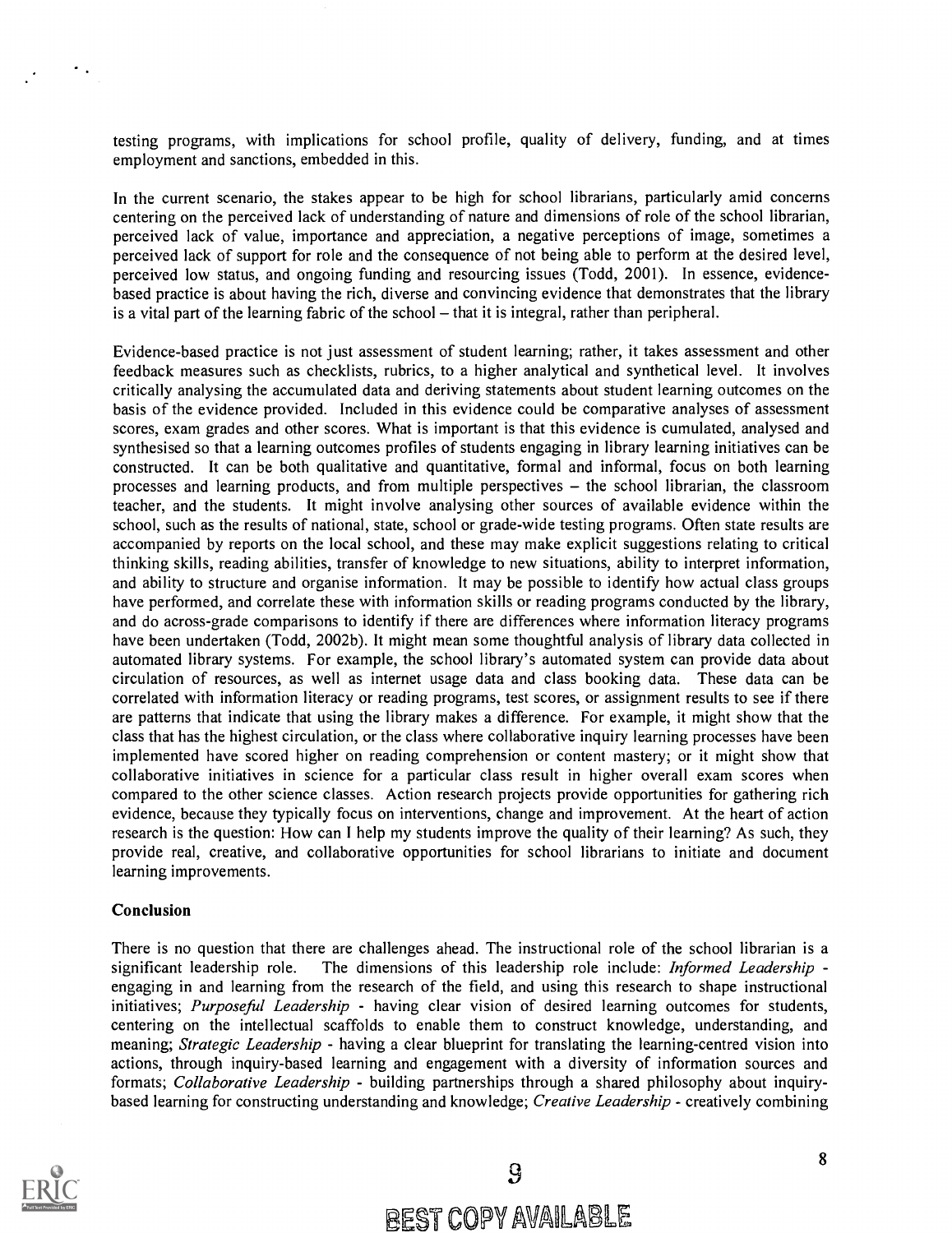capabilities to deliver real value, and documenting the evidence of your actions in terms of real student learning outcomes; Renewable Leadership - being highly flexible and adaptive, continuously learning, changing and innovating, thinking outside the traditional ways of doing and being; and Sustainable leadership - establishing local evidence, identifying and celebrating achievements, outcomes, impacts. These dimensions provide the building blocks for a preferred future of school librarians, and the preferred outcomes of their roles: process and outcomes oriented, formational as well as informational, interventionist and integrative, and supportive and service-oriented. The Icelandic popsinger, Bjork in her song "New Worlds" in her "Selmasongs" album, poses the key question: "If living is seeing, I'm holding my breath In wonder - I wonder What happens next? A new world, a new day to see". And the author, N. Hill, (1883-1970) gives a springboard to answering that question "First comes thought; then comes organization of that thought into ideas and plans; then transformation of those plans into reality. The beginning, as you will observe, is in your imagination".

#### References

 $\bullet$  .

Baughman, J. C. School libraries and MCAS Scores. A paper presented at a symposium sponsored by the Graduate School of Library and Information Science, Simmons College, Boston, Massachusetts, October 26, 2000. Available online at:

http://artemis.simmons.edu/~baughman/mcas-school-libraries/Baughman%20Paper.pdf

Callison, D. The Twentieth-Century school library media research record. In: A. Kent 7 C. Hall (Eds). Encyclopedia of Library and Information Science Vol 71 Supplement 34. New York: Marcel Dekker, 2001, pp 339-369.

Digiovanna, L. The importance of recreational reading and its impact on children's motivation, attitude toward reading, as well as reading achievement. Unpublished master's thesis, Grand Valley State University, 1994.

Elley, W. Acquiring literacy in a second language: the effect of book-based programs, Language Learning 41 (3), 1991, pp 375-411.

Foertsch, M. Reading in and out of school. US Department of Education, 1992.

Gordon, C. A. Putting the learner in charge: are information literacy skills enough?, Scan 19(1), 2000, pp 32-39.

Grant, V. Information skills and their impact on learning: a New Zealand study, Scan 17(2), 1998, pp 50- 54.

Halliwell, C. Relationships between free voluntary reading and eighth grade Missouri Writing Assessment. Unpublished master's thesis, Central Missouri State University, 1995.

Hamilton-Pennell C., Lance K. C., Rodney M. J., & Hainer, E. Dick and Jane go to the head of the class, School Library journal Online, April 1, 2000. Available online at: http://www.s1j.com/articles/articles/20000401 7475.asp

Hawkes, J. C. Views from the top: the information skills process and senior students, Scan 16(3), 1997, pp 47-52.

Haycock, K. What works: research about teaching and learning through the school's library resource center. Rockland Press, 1992.

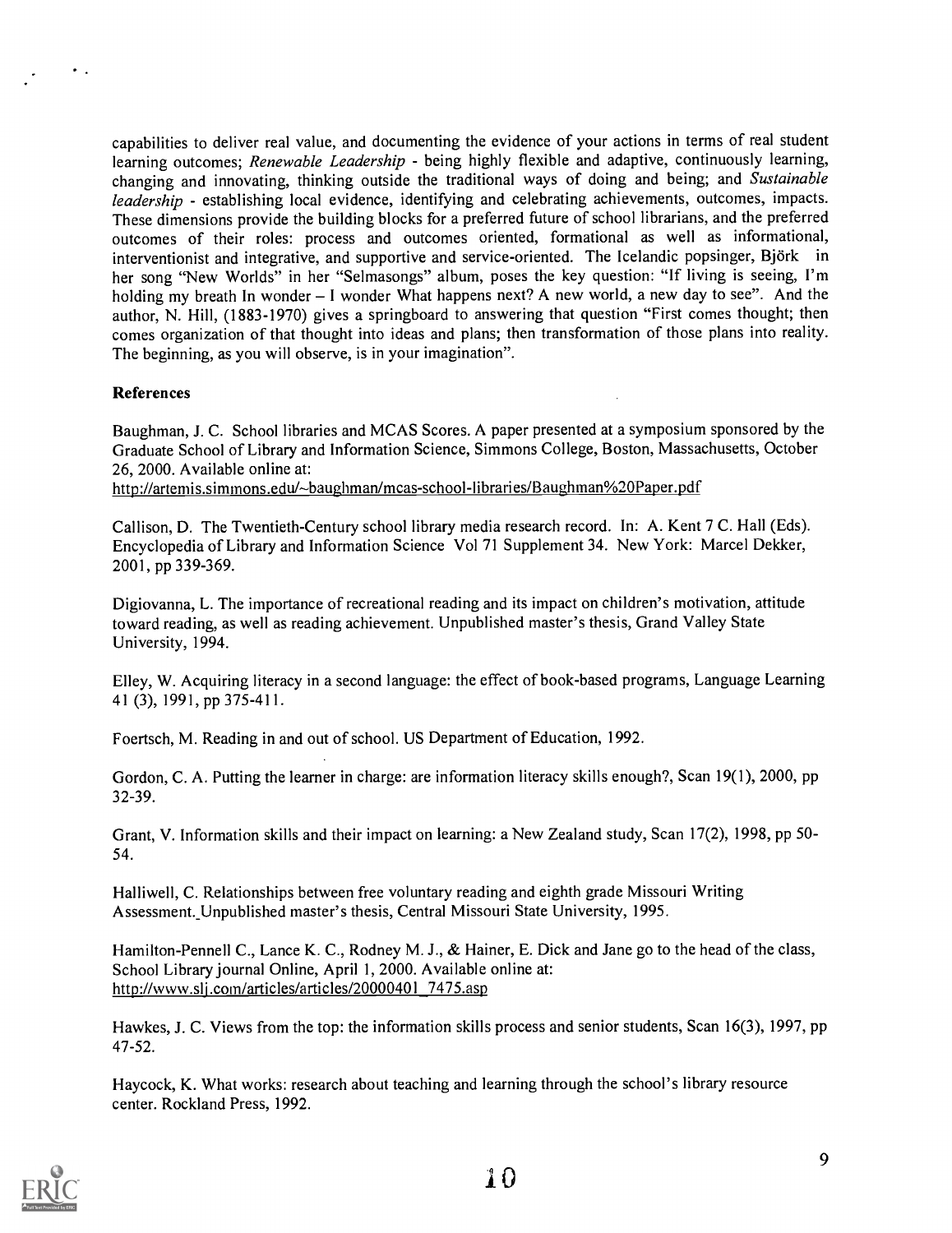Haycock, K. Research in teacher-librarianship and the institutionalization of change, School Library Media Quarterly 23,1994, pp 227-233.

HEIN, G. Constructivist learning theory. Paper presented at the CECA (International Committee of Museum Educators) Conference in Jerusalem, Israel, 15-22 October 1991. Institute for Inquiry. Available at: http://www.exploratorium.edu/IF1/resources/constructivistlearning.html

Jones, E. The value of research assignments, Scan 15(3) 1996, pp 45-48.

Krashen, S. The power of reading: insights from the research, Libraries Unlimited, Inc., 1993.

Krashen, S. Text and tech: the two-way bridge to learning. Presentation at the American Library Association, San Francisco, CA, 2001.

Kuhlthau, C. C. Inside the search process: information seeking from the user's perspective, Journal of the American Society of Information Science 42(5), 1991, pp 361-371.

Kuhlthau, C. C. Student learning in the library: what Library Power librarians say, School Libraries WorldWide 5(2), 1999, pp 80-96.

Kuhlthau, C. C. Seeking meaning: a process approach to library and information services. Ablex, 1993.

Kuhlthau, C. C. Teaching the library research process. Scarecrow Press, 1994.

Kuhlthau, C. Accommodating the User's Information Search Process: Challenges for Information Retrieval System Designers. Bulletin of the American Society for Information, 25 (3) 1999, pp 12-16.

Lance, K. C. Proof of the power: Recent research on the impact of school library media programs on the academic achievement of U.S. public school students. ERIC Digest. EDO-IR-2001-05 October 2001. Syracuse, N.Y.: ERIC Clearinghouse on Information & Technology, 2001.

Lance, K. C. The impact of school library media centers on academic achievement, School Library Media Quarterly 22(3), 1994. Available at: SLMR © 1999 ALA [website]: http://www.ala.org/aasl/SLMR/slmr resources/select lance.html

Lance K. C., Hamilton-Pennell, C. & Rodney M. J. How school librarians help kids achieve standards. Hi Willow Research and Publishing, 2000.

Lance K. C., Hamilton-Pennell, C. & Rodney M. J. Information empowered: the school librarian as an agent of academic achievement in Alaska schools. Alaska State Library, 1999. A summary of the Alaska study is available online at:

http://www.educ.state.ak.us/lam/library/dev/infoemp.html

Lance K. C., Rodney M. J. & Hamilton-Pennell, C. Measuring up to standards: The impact of school library programs and information literacy in Pennsylvania schools. Pennsylvania Citizens for Better Libraries, (in press).

Lance K. C., Rodney M. J. & Hamilton-Pennell, C. How school librarians help kids achieve standards, Hi Willow Research, 2000.



 $\mathbf{r}$  .

## BEST COPY AVAILABLE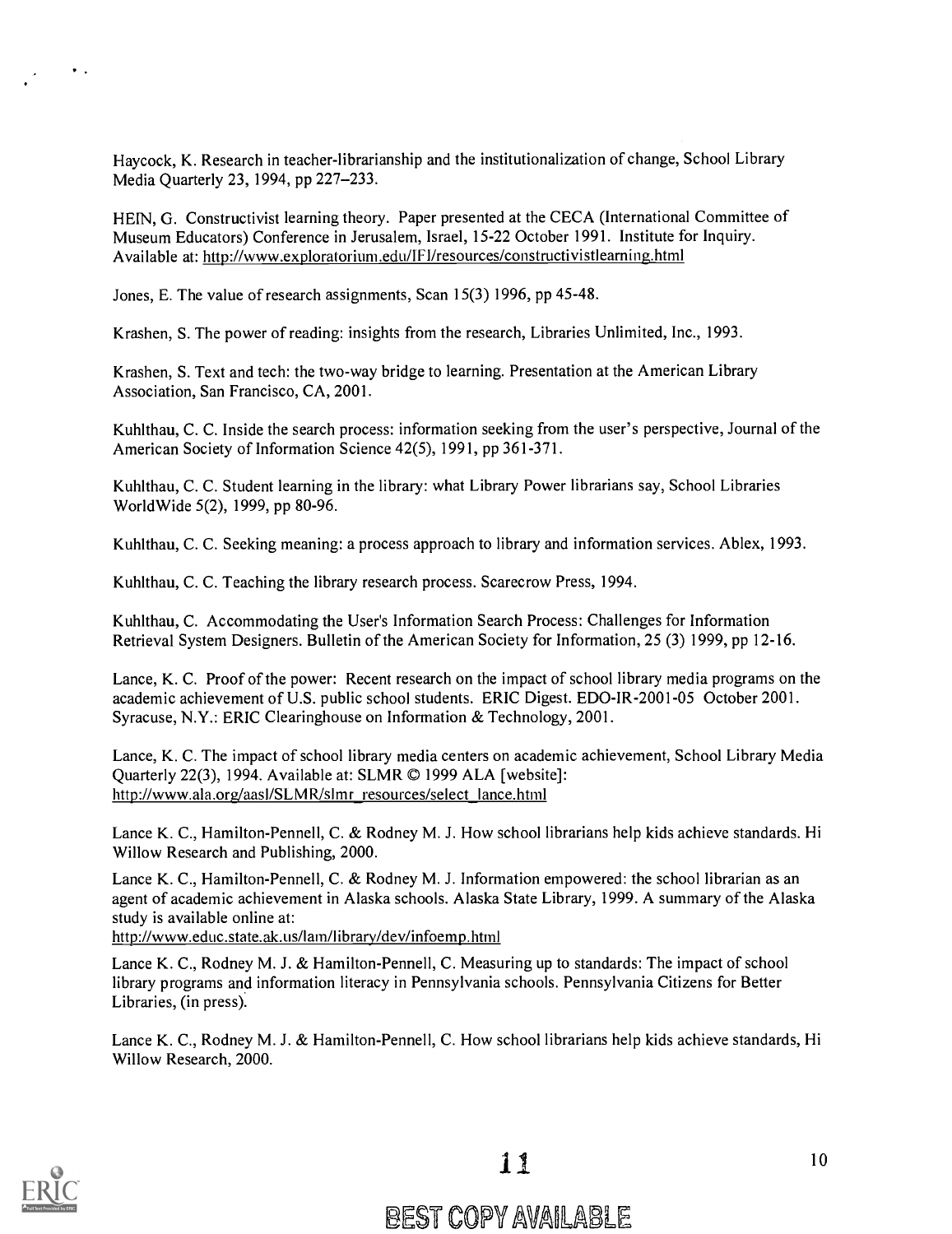Lance K. C., Welborn L. & Hamilton-Pennell, C. The impact of library media centers on academic achievement. Colorado Department of Education, 1992.

Lewis, E. Science instruction and information literacy: information is power. Scan 18(1), 1999, pp 49-53.

Lipscomb, L. Recreational reading and its effects on the reading achievement of first through third graders. Unpublished doctoral dissertation, University of Texas at Austin, 1993.

Loertscher, D., & Woolls, B. Information literacy research: a review of the research: a guide for practitioners and researchers. 2"d ed. Hi Willow Research and Publishing, 2002.

Maxwell, E. Integrating information skills and exposition texts into the Year 7 science program. Scan 19(2), 2000, pp 27-31.

McLure, C. & Bishop, A. The status of research in Library and Information Science. College  $\&$ Research Libraries. 40, 1989, pp 127-143.

McQuillan, J. Access to print and formal instruction in reading acquisition. Unpublished doctoral dissertation, University of Southern California, 1997.

Moore, P. Information literacy: the importance of questions. Scan 15(1), 1996, pp 43-46.

Moore, P. & Poulopoulos, N. Butterflies and elephants in the classroom: teachers researching information literacy. Scan\_18(4), 1999, pp 49-53.

Oberg, D. Demonstrating that school libraries improve student achievement' Access 15(1), 2001a.

Oberg, D. Research indicating school libraries improve student achievement. Access 15(2), 2001b, pp 11- 15.

Rich, W. Enhancing the participation and achievement of girls in school science. Scan 18(2), 1999, pp  $46 - 50.$ 

Todd, R. J. Integrated information skills instruction: does it make a difference?. School Library Media Quarterly 23(2), 1995, pp 133-139.

Todd, R. J. Evidence-based practice I: The sustainable future for teacher-librarians. Scan, 21(1), 2002, pp 30-37.

Todd, R. J. Evidence-based practice II: Getting into the action. Scan, 21(2), 2002, pp 34-41.

Todd, R. J. Transitions for preferred futures of school libraries: knowledge space, not information place; connections, not collections; actions, not positions; evidence, not advocacy. Keynote address: International Association of School Libraries (IASL) Conference, Auckland, New Zealand, 2001. Keynote paper, IASL conference 2001 virtual session: paper from Ross Todd, available online at IASL: school libraries online [website]: http://www.iasl-slo.org/virtualpaper2001.html

Todd, R. J., Lamb, L., & McNicholas, C. Information skills and learning: some research findings. Access 7(1), 1993, pp 14-16.

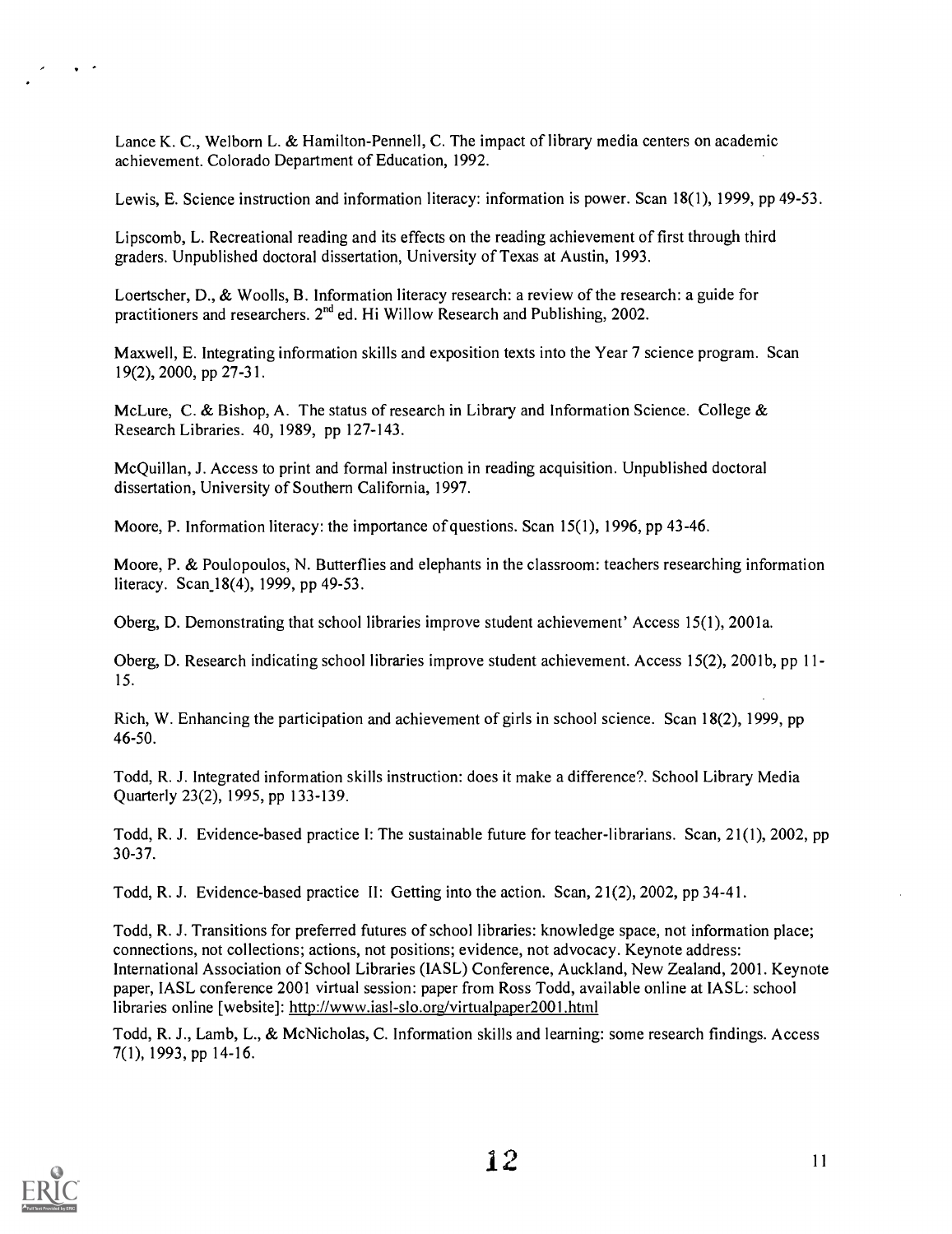Turner, K. Do information professionals use research published in LIS journals? Paper presented at the 68th IFLA Council and General Conference August 18-24 2002. available online at IFLA: http://www.itla.org/EV/ifla68/prog02.htm

Vakkari, P. Cognition and Changes of Search Terms and Tactics during Task Performance: A Longitudinal Study. Proceedings of the RIAO'2000 Conference. Paris: C.I.D., 2000, pp 894-907.

Wilson, B. The postmodern paradigm. In C. R. Dills and A. Romiszowski (Eds.), Instructional development paradigms. Englewood Cliffs NJ: Educational Technology Publications, 1997.. Also available at http://www.cudenver.edu/~bwilson/postmodern.html

#### Biographical Statement

 $\mathcal{A}=\mathcal{A}^{\mathcal{A}}$  . The  $\mathcal{A}$ 

Dr Ross Todd is Associate Professor in the School of Communication, Information and Library Studies at Rutgers, the State University of New Jersey, (New Brunswick, New Jersey), and formerly Senior Lecturer in the Department of Media Arts, Communication and Information in the Faculty of Humanities and Social Sciences, at the University of Technology, Sydney, Australia. Prior to his university appointment, he was a secondary school teacher and teacher-librarian in Australian and New Zealand schools.

His primary teaching and research interests focus on adolescent information seeking and use. The research is multi-faceted, and includes: information and critical literacies with emphasis on digital information environments; information technology and learning; cognitive information utilization and knowledge construction; how school libraries and the role of school librarians may more effectively empower student learning; and knowledge management and building schools as effective information-knowledge sharing communities. He has published over 100 papers and book chapters on these areas, and has been an invited speaker at many international conferences. Recently he has given major addresses in New Zealand, Sweden, UK, Ireland, USA and Canada.